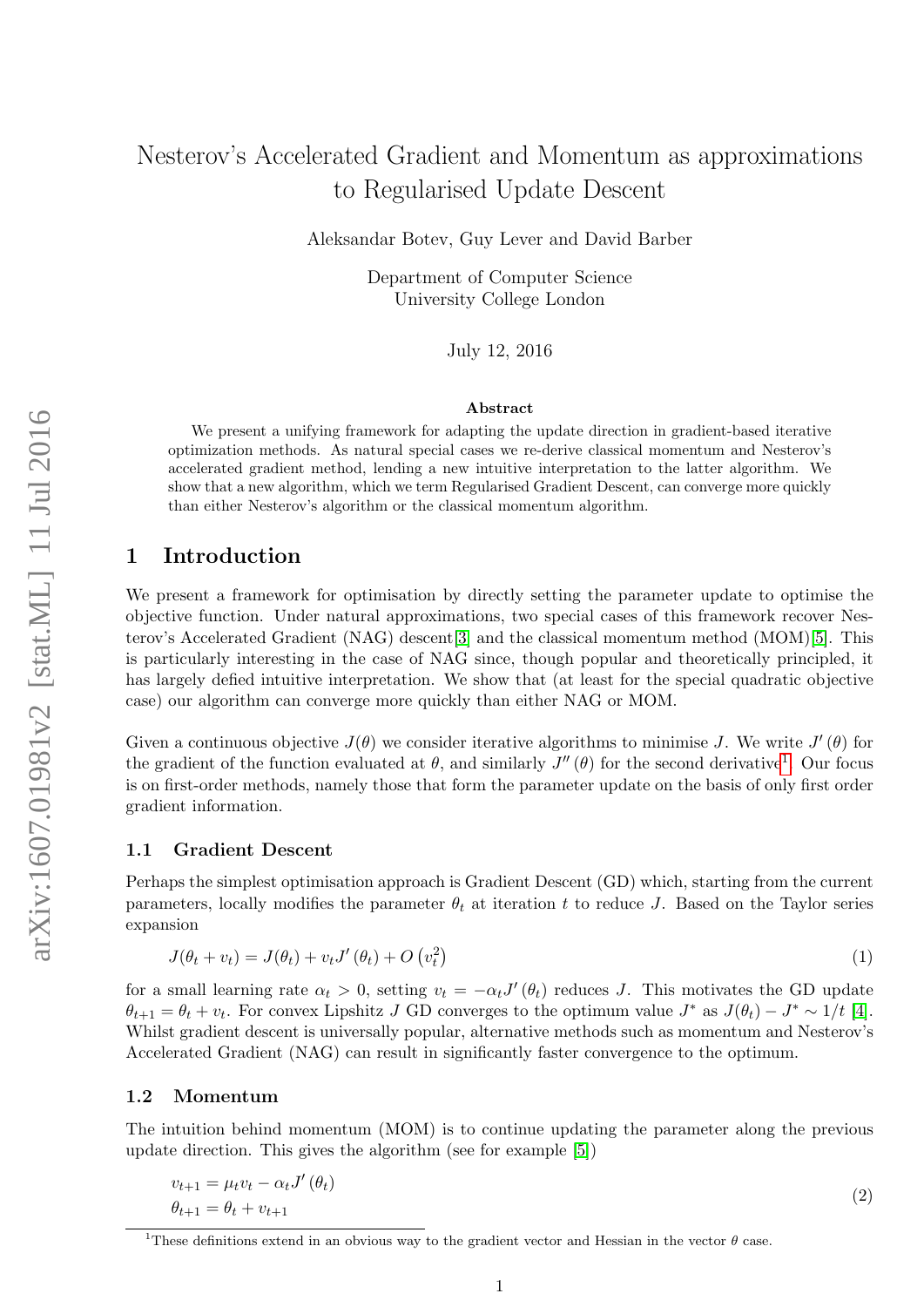where  $0 \leq \mu_t \leq 1$  is the momentum parameter. It is well known that GD can suffer from plateauing when the objective landscape has ridges (due to poor scaling of the objective, for instance) causing the optimization path to zig-zag. Momentum can alleviate this since persistent ascent directions accumulate in (2), whereas directions in which the gradient is quickly changing tend to cancel each other out. The algorithm is also useful in the stochastic setting when only a sample of the gradient is available. By averaging the gradient over several minibatches/samples, the averaged gradient will better approximate the full batch gradient. In a different setting, when the objective function becomes flat, momentum is useful to maintain progress along directions of shallow gradient. As far as we are aware, relatively little is known about the convergence properties of momentum. We show below, at least for a special quadratic objective, that momentum indeed converges.

### 1.3 Nesterov's Accelerated Gradient

Nesterov's Accelerated Gradient (NAG) [\[3\]](#page-7-0) is given by

<span id="page-1-1"></span>
$$
y_{t+1} = (1 + \mu_t)\theta_t - \mu_t \theta_{t-1}
$$
  
\n
$$
\theta_{t+1} = y_{t+1} - \alpha_t J'(y_{t+1})
$$
\n(3)

NAG has the interpretation that the previous two parameter values are smoothed and a gradient descent step is taken from this smoothed value. For Lipshitz convex functions (and a suitable schedule for  $\mu_t$  and  $\alpha_t$ ), NAG converges at rate  $1/t^2$ . Nesterov proved that this is the optimal possible rate for any method based on first order gradients<sup>[2](#page-1-0)</sup> [\[3\]](#page-7-0). Nesterov proposed the schedule  $\mu_t = 1 - 3/(5 + t)$  and fixed  $\alpha_t$ , which we adopt in the experiments.

Recently, [\[6\]](#page-7-3) showed that by setting  $v_{t+1} = \theta_{t+1} - \theta_t$ , equation [\(3\)](#page-1-1) can be rewritten as:

<span id="page-1-2"></span>
$$
v_{t+1} = \mu_t v_t - \alpha_t J' (\theta_t + \mu_t v_t)
$$
  
\n
$$
\theta_{t+1} = \theta_t + v_{t+1}
$$
\n(4)

This formulation reveals the relation of NAG to the classical momentum algorithm equation [\(2\)](#page-0-1) which uses  $J'(\theta_t)$  in place of  $J'(\theta_t + \mu_t v_t)$  in equation [\(4\)](#page-1-2). In both cases, NAG and MOM tend to continue updating the parameters along the previous update direction.

In the machine learning community, NAG is largely viewed as somewhat mysterious and explained as performing a lookahead gradient evaluation and then performing a correction [\[6\]](#page-7-3). The closely related momentum is often loosely motivated by analogy with a physical system [\[5\]](#page-7-1). One contribution of our work, presented in section[\(2\)](#page-1-3), shows that these algorithms can be intuitively understood from the perspective of optimising the objective with respect to the update  $v_t$  itself.

### <span id="page-1-3"></span>2 Regularised Update Descent

We consider a separable objective

$$
\hat{J}(\theta_t, v_t) \equiv J(\theta_t) + \frac{\gamma}{2}v_t^2
$$
\n(5)

for which the  $\theta$  that minimises  $\hat{J}$  is clearly the same as the one that minimises J, with  $v_t = 0$  at the minimum. We propose<sup>[3](#page-1-4)</sup> to update  $\theta_t$  to  $\theta_t + v_t$  to reduce  $\hat{J}$ . To do this we update  $v_t$  to reduce<sup>[4](#page-1-5)</sup>

$$
\tilde{J}(\theta_t, v_t) \equiv \hat{J}(\theta_t + v_t, v_t) = J(\theta_t + v_t) + \frac{\gamma}{2}v_t^2
$$
\n(6)

<span id="page-1-0"></span><sup>&</sup>lt;sup>2</sup>This is a 'worst case' result. For example for quadratic functions, convergence is exponentially fast, leaving open the possibility that other algorithms may have superior convergence on 'benign' problems.

<span id="page-1-5"></span><span id="page-1-4"></span><sup>3</sup>Previous authors have also considered optimising the update, for example [\[2\]](#page-7-4).

<sup>&</sup>lt;sup>4</sup>Note that the regulariser term  $\gamma_t v_t^2/2$  is necessary. For the objective  $J(\theta_t + v_t)$  alone, the update would be  $v_{t+1} =$  $v_t - \alpha_t J'(\theta_t + v_t)$ . In this case, convergence for v occurs when  $J'(\theta_t + v_t) = 0$ , for which  $v_{t+1} = v_t$ . Using the update  $\theta_{t+1} = \theta_t + v_t$  would then result in the parameter  $\theta$  never converging; the parameter  $\theta$  would pass though the minimum  $J'(\theta) = 0$  and continue beyond this, never to return.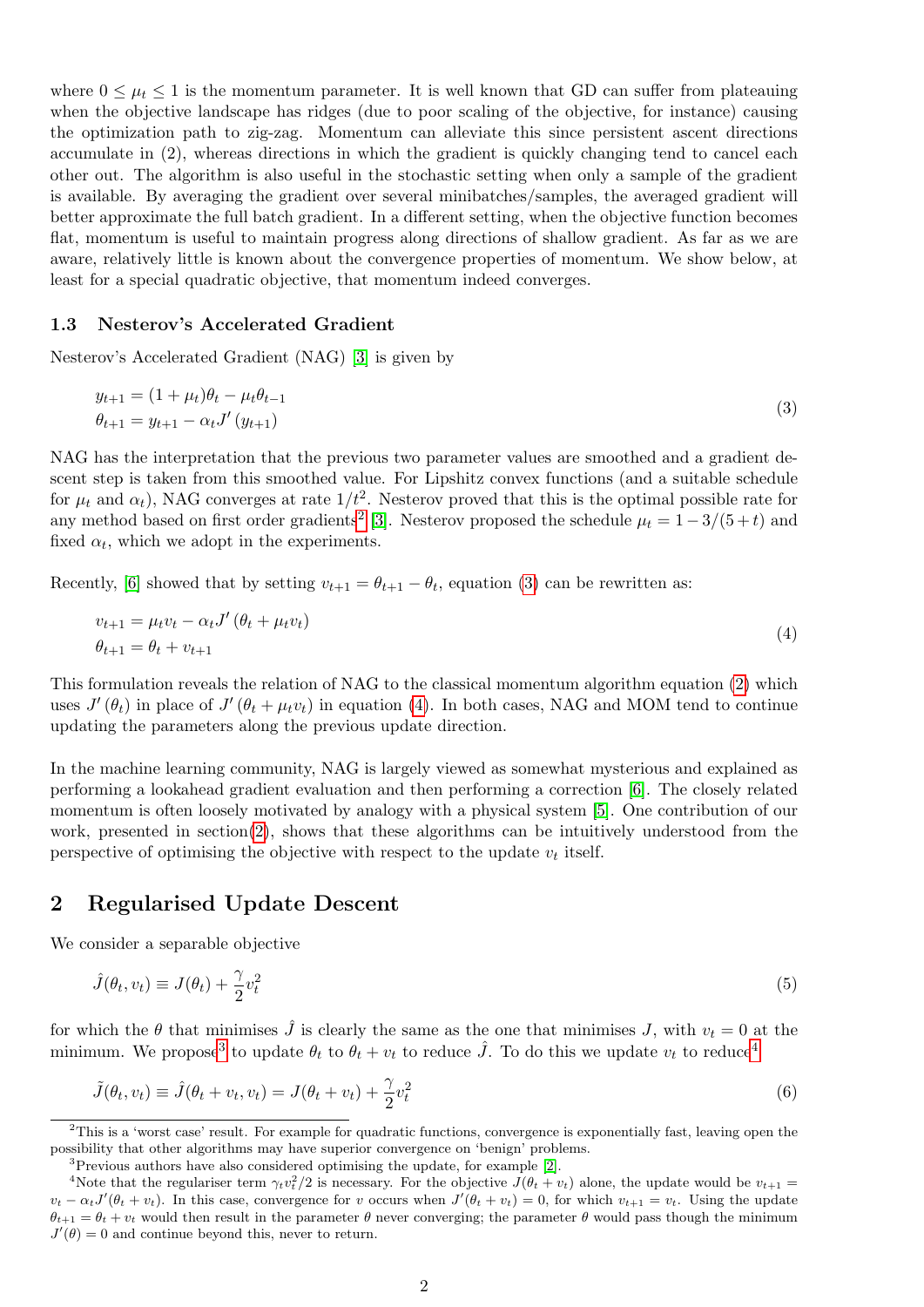We note that the optimum of  $\tilde{J}$  occurs when

$$
\frac{\partial \tilde{J}}{\partial \theta_t} = 0, \qquad \frac{\partial \tilde{J}}{\partial v_t} = 0 \tag{7}
$$

These two conditions give

$$
J'(\theta_t + v_t) = 0, \qquad J'(\theta_t + v_t) + \gamma_t v_t = 0 \tag{8}
$$

which implies that at the optimum  $v_t = 0$  and therefore that  $J'(\theta_t) = 0$  when we have found the optimum of J. Hence, the  $\theta_t$  that minimises J also minimises J.

Differentiating  $\tilde{J}$  with respect to  $v_t$  we obtain

$$
J'(\theta_t + v_t) + \gamma_t v_t \tag{9}
$$

We thus make a gradient descent update in the direction that lowers  $\tilde{J}$ :

$$
v_{t+1} = v_t - \alpha_t \left( J' \left( \theta_t + v_t \right) + \gamma_t v_t \right) \tag{10}
$$

We initially proposed to optimise  $J(\theta)$  via the update  $\theta_{t+1} = \theta_t + v_t$  by performing gradient descent on  $\tilde{J}$  with respect to  $v_t$ . However, we have now improved  $v_t$  to  $v_{t+1}$ . This suggests therefore that a superior update for  $\theta_t$  is  $\theta_{t+1} = \theta_t + v_{t+1}$ . The complete Regularised Update Descent (RUD) algorithm is given by (see also algorithm $(1)$ )

$$
v_{t+1} = \mu_t v_t - \alpha_t J' (\theta_t + v_t) \n\theta_{t+1} = \theta_t + v_{t+1}
$$
\n(11)

where  $\mu_t \equiv 1 - \alpha_t \gamma_t$ . As we converge towards a minimum, the update  $v_t$  will become small (since the gradient is small) and the regularisation term can be safely tuned down. This means that  $\mu_t$  should be set so that it tends to 1 with increasing iterations. As we will show below one can view MOM and NAG as approximations to RUD based on a first order expansion (for MOM) and a more accurate second order expansion (for NAG).

### Algorithm 1 Regularised Update Descent for  $T$  iterations

<span id="page-2-0"></span>**Require:** Initial guess  $\theta_1$ , learning rates  $\alpha_t$  and increasing momentum schedule  $0 \leq \mu_t \leq 1$ 1:  $v_1 \leftarrow 0$ 2: for  $t \leftarrow 1$  to  $T - 1$  do 3:  $v_{t+1} \leftarrow \mu_t v_t - \alpha_t J'(\theta_t + v_t)$ 4:  $\theta_{t+1} \leftarrow \theta_t + v_{t+1}$ 5: end for 6: return  $\theta_T$ 

### 2.1 Deriving MOM from RUD

We consider an update  $v_t$  at the current  $\theta_t$ . Assuming  $v_t$  is small:

$$
J(\theta_t + v_t) = J(\theta_t) + v_t J'(\theta_t) + O\left(v_t^2\right)
$$
\n
$$
(12)
$$

Under this first order approximation, the RUD objective becomes

$$
J(\theta_t) + v_t J'(\theta_t) + \frac{\gamma_t}{2} v_t^2 \tag{13}
$$

Differentiating wrt  $v_t$  we get

$$
J'(\theta_t) + \gamma_t v_t \tag{14}
$$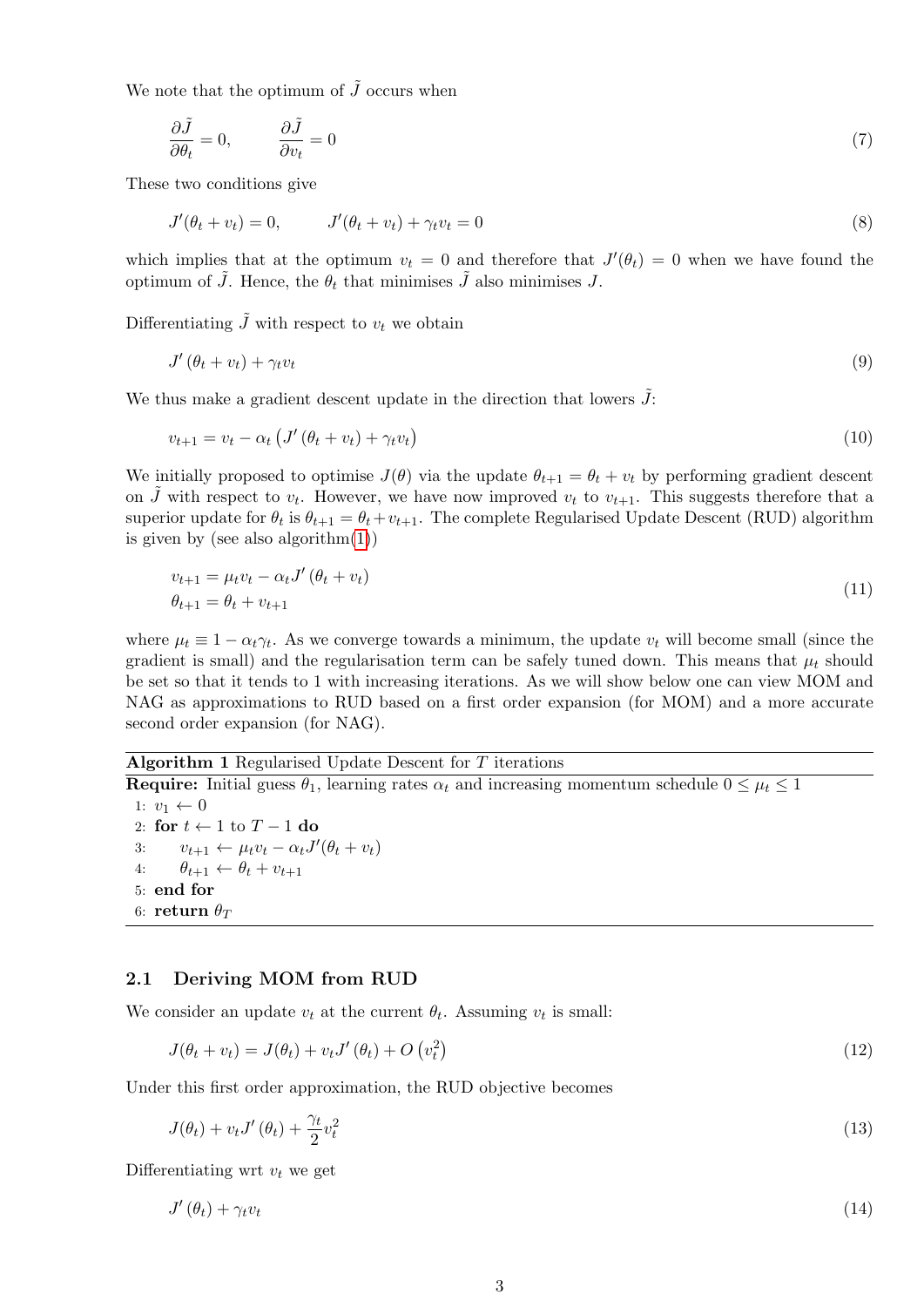We thus make an update in this direction:

$$
v_{t+1} = v_t - \alpha_t \left( J'(\theta_t) + \gamma_t v_t \right) \tag{15}
$$

$$
=\mu_t v_t - \alpha_t J'(\theta_t) \tag{16}
$$

where  $\mu_t$  should be close to 1. We then make a parameter update

$$
\theta_{t+1} = \theta_t + v_{t+1} \tag{17}
$$

which recovers the momentum algorithm. We can therefore view momentum as optimising, with respect to the update, a first order approximation of the RUD objective.

#### 2.2 Deriving NAG from RUD

Expanding  $J(\theta_t + v_t)$  to the next order, we obtain

$$
J(\theta_t + v_t) = J(\theta_t) + v_t J'(\theta_t) + \frac{1}{2} v_t^2 J''(\theta_t) + O(v_t^3)
$$
\n
$$
(18)
$$

Since  $v_t$  is not infinitesimally small, we cannot 'trust' the higher order terms as we move away from  $v_t = 0$ ; as we move further from  $\theta_t$  we are trying to approximate the function based on curvature information at  $\theta_t$ , rather than the current point  $v_t + \theta_t$ . This is analogous to the idea of trust regions in Quasi-Newton approaches which limit the extent to which the Taylor expansion is trusted away from the origin [\[4\]](#page-7-2). To encode this lack of trust, we reduce the second order term by a factor  $\mu_t < 1$ and add another term to encourage  $v_t$  to be small. This gives the modified approximate RUD objective

$$
J(\theta) + v_t J'(\theta_t) + \frac{\mu_t}{2} v_t^2 J''(\theta) + \frac{\gamma_t}{2} v_t^2
$$
\n
$$
\tag{19}
$$

Differentiating with respect to  $v_t$  we get

$$
J'(\theta_t) + \mu_t v_t J''(\theta_t) + \gamma_t v_t = J'(\theta_t + \mu_t v_t) + \gamma_t v_t + O(v^2)
$$
\n
$$
(20)
$$

We then update  $v_t$  to reduce this approximate RUD objective:

$$
v_{t+1} = v_t - \alpha_t \left( J' \left( \theta_t + \mu_t v_t \right) + \gamma_t v_t \right) \tag{21}
$$

$$
= (1 - \alpha_t \gamma_t) v_t - \alpha_t J' (\theta_t + \mu_t v_t)
$$
\n
$$
(22)
$$

We are free to choose  $\alpha_t$ , and  $\gamma_t$  which should both be small. Ideally  $\mu_t$  should be close to 1. Hence, it is reasonable to set  $1 - \alpha_t \gamma_t = \mu_t$  and choose  $\mu_t$  to be close to 1. This setting recovers the NAG algorithm:

$$
v_{t+1} = \mu_t v_t - \alpha_t J' \left(\theta_t + \mu_t v_t\right) \tag{23}
$$

$$
\theta_{t+1} = \theta_t + v_{t+1} \tag{24}
$$

and explains why we want  $\mu_t$  to tend to 1 as we converge, since as we zoom in to the minimum, we can trust more a quadratic approximation to the objective. An alternative interpretation of NAG (as a two stage optimisation process) and its relation to RUD is outlined in Appendix [\(A\)](#page-7-5).

From the perspective that NAG and MOM are approximations to RUD, NAG is preferable to MOM since it is based on a more accurate expansion. In terms of RUD versus NAG, the difference between NAG and RUD is the use of  $\mu_t$  in the argument of  $J'(\theta_t + \mu_t v_t)$  in NAG, whereas we use  $J'(\theta_t + v_t)$ in RUD. This means that RUD 'looks further forward' than NAG (since  $\mu_t < 1$ ) in a manner more consistent with the eventual parameter update  $\theta_t + v_{t+1}$ . This tentatively explains why RUD can outperform NAG.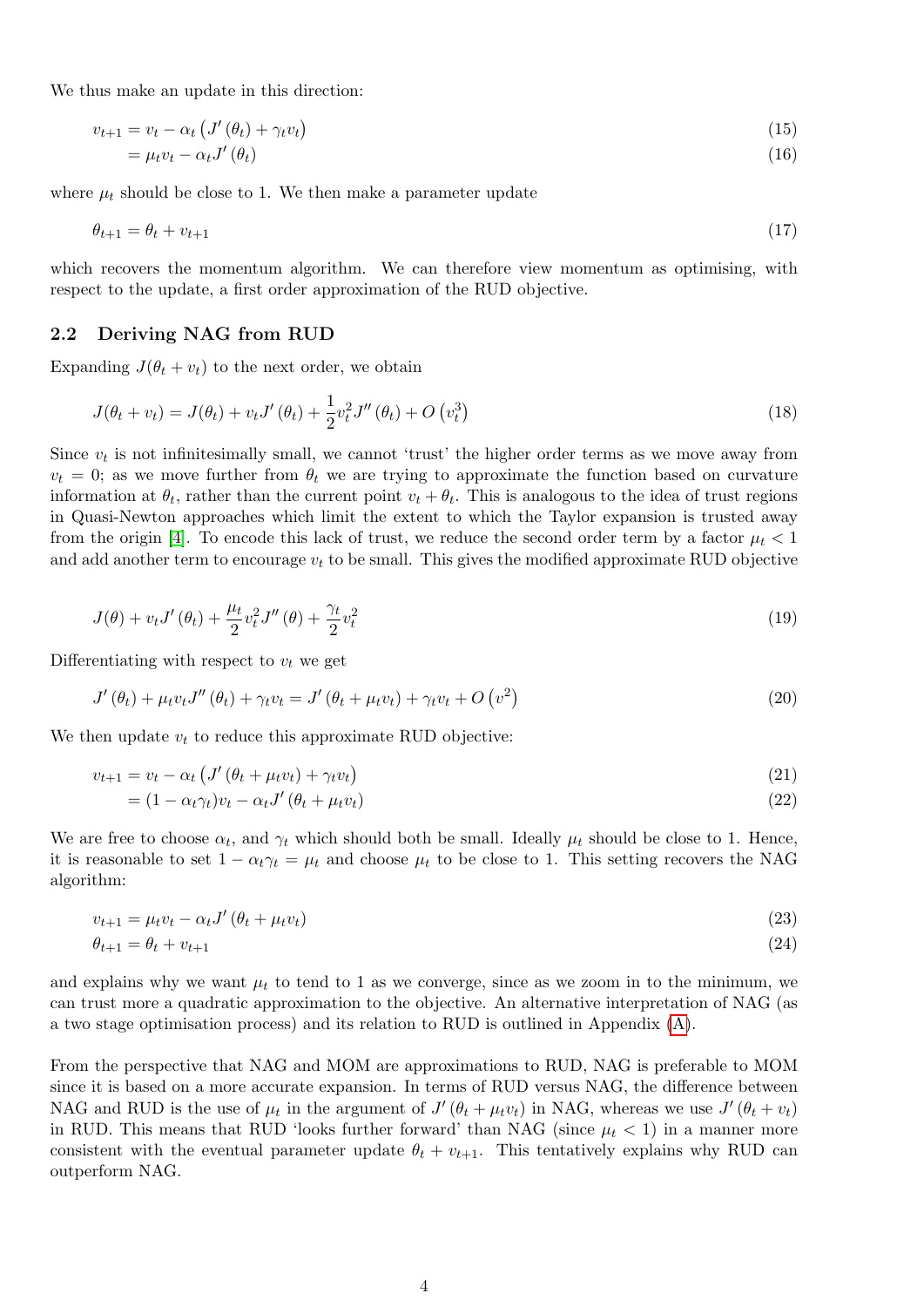

<span id="page-4-3"></span>Figure 1: (a) Shaded is the parameter region  $(\mu, \alpha)$  for which RUD converges for the simple quadratic function  $f(\theta) = 0.5\theta^2$ . (b) Shaded is the parameter region  $(\mu, \alpha)$  for which RUD converges more quickly than NAG. (c) Shaded is the region in which MOM converges more quickly than NAG. (d) Shaded is the region in which MOM converges more quickly than RUD.

### <span id="page-4-4"></span>3 Comparison on a Quadratic function

An interesting question is whether and under what conditions RUD may converge more quickly than NAG for convex Lipshitz functions. To date we have not been able to fully analyse this. In lieu of a more complete understanding we consider the simple quadratic objective<sup>[5](#page-4-0)</sup>

$$
J(\theta) = \frac{1}{2}\theta^2\tag{25}
$$

For this simple function the gradient is given by  $\theta$  and, for fixed  $\alpha_t$ ,  $\mu_t$ , we are able to fully compute the update trajectories for NAG and RUD and MOM.

### 3.1 NAG

For NAG, the algorithm is given by

<span id="page-4-2"></span><span id="page-4-1"></span>
$$
v_{t+1} = \mu v_t - \alpha(\theta_t + \mu v_t) \tag{26}
$$

$$
\theta_{t+1} = \theta_t + v_{t+1} \tag{27}
$$

Assuming  $v_1 = 0$ , and a given value for  $\theta_1$ , this gives  $\theta_2 = (1 - \alpha)\theta_1$ . Similarly, for both MOM and NAG,  $\theta_2$  is given by the same value.

We can write equations  $(26,27)$  $(26,27)$  as a single second order difference equation

$$
\theta_{t+1} + b\theta_t + c\theta_{t-1} = 0\tag{28}
$$

where

$$
b \equiv -1 - \mu + \alpha + \alpha \mu \tag{29}
$$

$$
c \equiv \mu - \alpha \mu \tag{30}
$$

For the scalar case  $\dim(\theta) = 1$ , assuming a solution of the form  $\theta_t = Aw^t$  gives

$$
w = \frac{-b \pm \sqrt{b^2 - 4c}}{2} \tag{31}
$$

which defines two values  $w_+$  and  $w_-,$  so that the general solution is given by

$$
\theta_t = Aw_+^t + Bw_-^t \tag{32}
$$

<span id="page-4-0"></span><sup>&</sup>lt;sup>5</sup>For the simple quadratic objective, the convergence is exponentially fast in terms of the number of iterations. This is clearly a very special case compared to the more general convex Lipshitz scenario. Nevertheless, the analysis gives some insight that some improvement over NAG might be possible.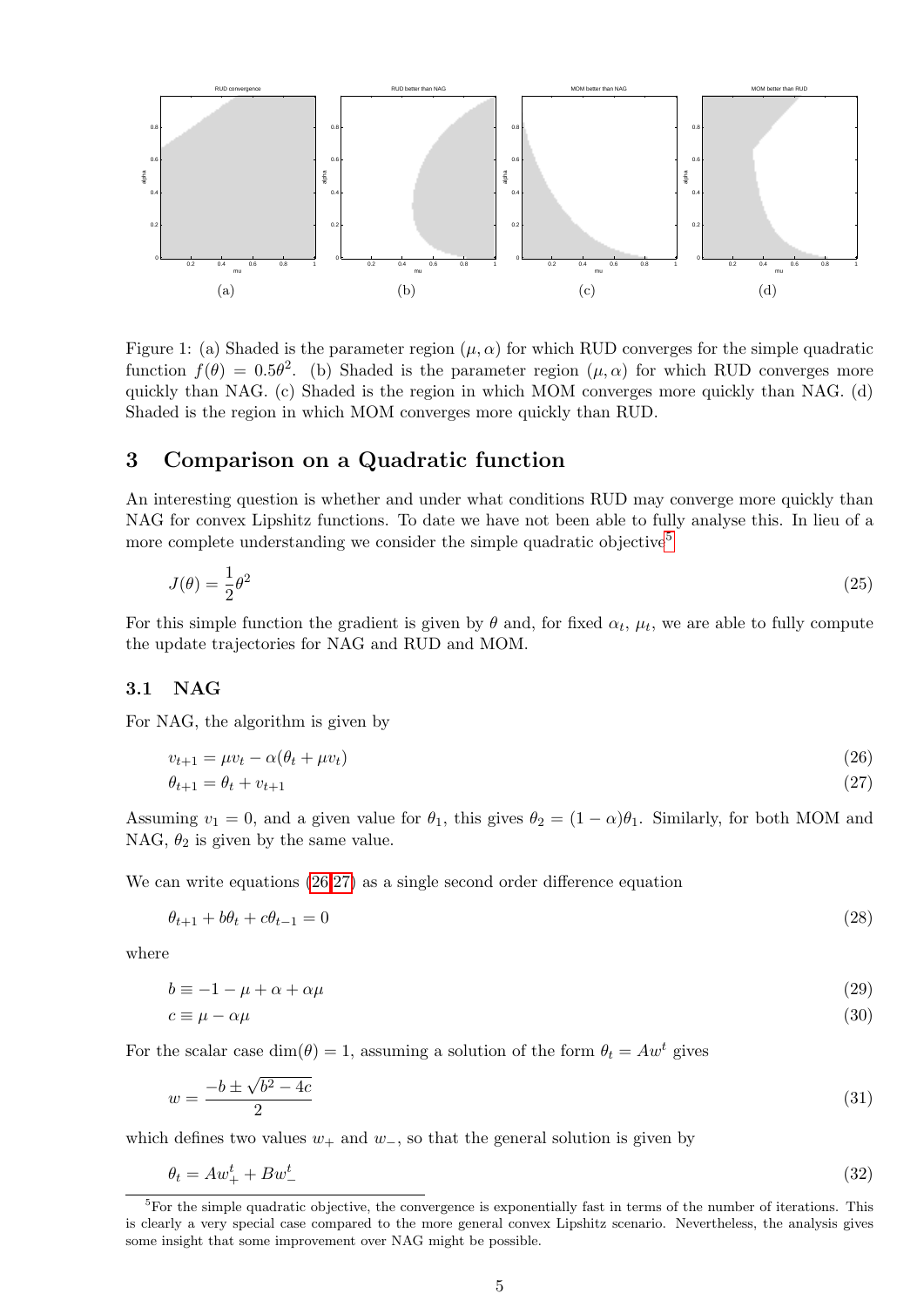

<span id="page-5-0"></span>Figure 2: Optimising a 1000 dimensional quadratic function  $J(\theta)$  using different algorithms, all with the same learning rate  $\alpha_t$  and  $\mu_t$  schedule. (a) The log objective log  $J(\theta_t)$  for Gradient Descent, Momentum, Nesterov's Accelerated Gradient and Regularised Update Descent. (b) Trajectories of the different algorithms plotted for the first two components  $(\theta_{1t}, \theta_{2t})$ . The behaviour demonstrated is typical in that momentum tends to more significantly overshoot the minimum than RUD or NAG, with RUD typically outperforming NAG.

where  $A$  and  $B$  are determined by the linear equations

$$
\theta_1 = Aw_+ + Bw_- \tag{33}
$$

$$
\theta_2 = Aw_+^2 + Bw_-^2 \tag{34}
$$

A sufficient condition for NAG to converge is that  $|w_+| < 1$  and  $|w_-| < 1$  which is equivalent to the conditions  $|b| < 1 + c$ ,  $c < 1$  [\[7\]](#page-7-6). For any learning rate  $0 < \alpha < 1$  and momentum  $0 < \mu < 1$ , it is straightforward to show that these conditions hold and thus that NAG converges to the minimum  $\theta_* = 0.$ 

### 3.2 MOM

The above analysis carries over directly to the MOM algorithm, with the only change being

$$
b \equiv -1 - \mu + \alpha \tag{35}
$$

$$
c \equiv \mu \tag{36}
$$

It is straightforward to show that for any learning rate  $0 < \alpha < 1$  and momentum  $0 < \mu < 1$ , the corresponding conditions  $|w_+| < 1$  and  $|w_-| < 1$  are always satisfied. Therefore the MOM algorithm (at least for this problem) always converges. For MOM to have better asymptotic convergence rate than NAG, we need  $\max(|w_+^{MOM}|, |w_-^{MOM}|) < \max(|w_+^{NAG}|, |w_-^{NAG}|)$ . From fig[\(1\)](#page-4-3) we see that MOM only outperforms NAG (and RUD) when the momentum is small. This is essentially the uninteresting regime since, in practice, we will typically use a value of momentum that is close to 1. For this simple quadratic case, for practical purposes, MOM therefore performs worse than RUD or NAG.

### 3.3 RUD

For the RUD algorithm the corresponding solutions are given by setting

$$
b \equiv -1 - \mu + 2\alpha \tag{37}
$$
  

$$
c \equiv \mu - \alpha \tag{38}
$$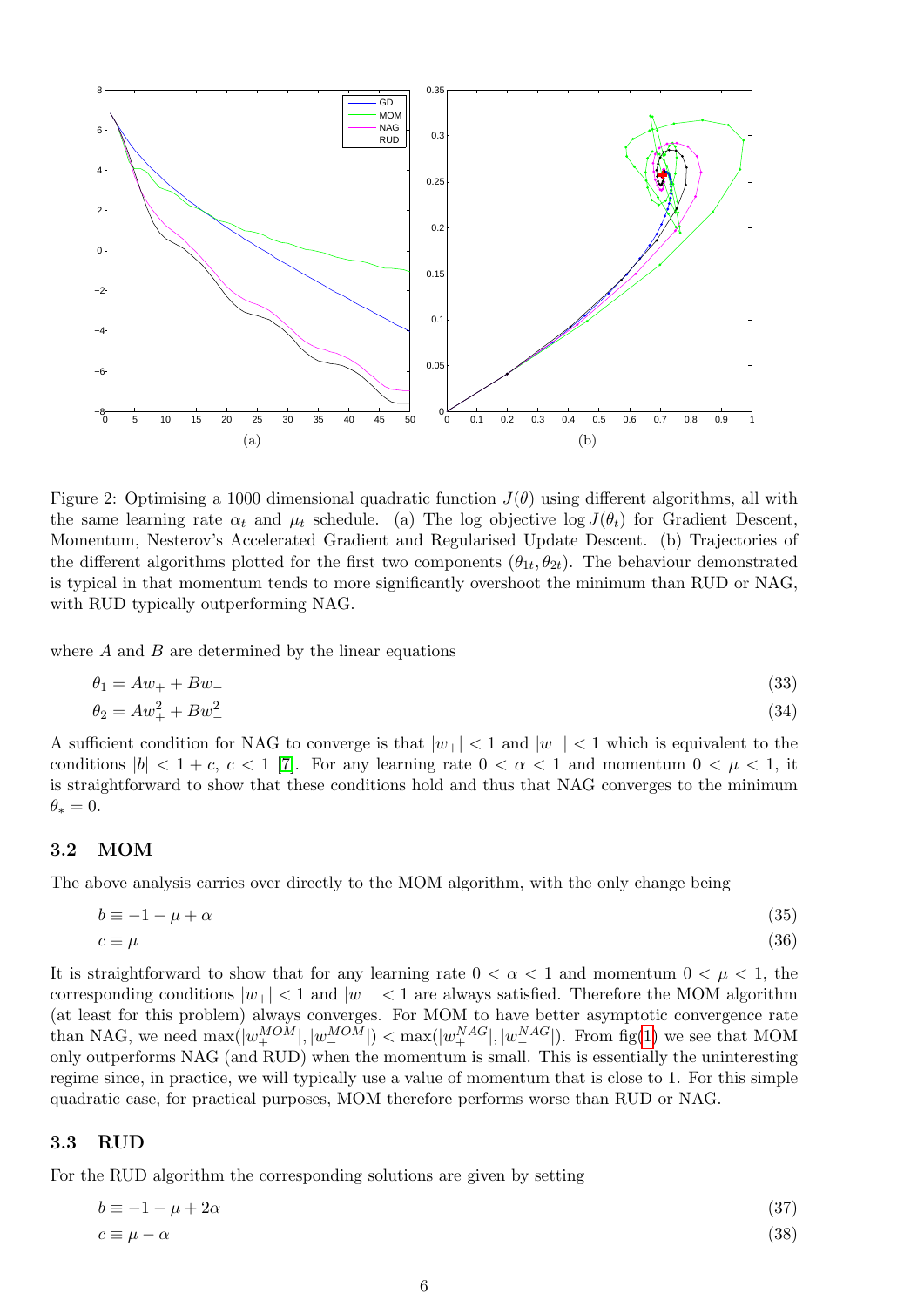RUD has more complex convergence behaviour than NAG or MOM. The conditions  $|w_+| < 1$  and  $|w-| < 1$  are satisfied only within the region as shown in fig[\(1a](#page-4-3)), which is determined by

$$
1 + \mu > \frac{3}{2}\alpha \tag{39}
$$

The main requirement is that the learning rate should not be too high, at least for values of momentum  $\mu$  less than 0.5. Unlike NAG and MOM, RUD has therefore the possibility to diverge.

In fig[\(1b](#page-4-3)) we show the region for which the asymptotic convergence of RUD is faster than NAG. The main requirement is that the momentum needs to be high (say above 0.8) and is otherwise largely independent of the learning rate (provided  $\alpha < 1$ ).

### 4 Experiments

### 4.1 A toy high dimensional quadratic function

In fig[\(2\)](#page-5-0) we show the progress for different algorithms using the same learning rate  $\alpha_t = 0.2$  and  $\mu_t = 1 - 3/(5 + t)$  for a toy 1000 dimension quadratic function  $\frac{1}{2}\theta^T A \theta - \theta^T b$  for randomly chosen A and b. This simple experiment shows that the theoretical property derived in section[\(3\)](#page-4-4) that RUD can outperform NAG and MOM carries over to the more general quadratic setting. Indeed, in our experience, the improved convergence of RUD over NAG for the quadratic objective function is typical behaviour.

### 4.2 Deep Learning: MNIST

Whilst RUD has interesting convergence for quadratic functions, in practice of course it is important to see how it behaves in the case of more general non-convex functions. In  $\text{fig}(3)$  $\text{fig}(3)$  we look at a classical deep learning problem of training an  $784 - 1000 - 500 - 250 - 30$  autoencoder for handwritten digit reconstruction [\[1\]](#page-6-0). The dataset consists of black and white images of size 28x28 and we used 50000 training images, with the images scaled to lie in the 0 to 1 range. The target is for the network to learn to reduce the dimensionality of the input to a 30 dimensional vector and then to reconstruct the input. The nonlinearity at each layer is the hyperbolic tangent<sup>[6](#page-6-1)</sup> and for the last layer we used the binary cross entropy loss.

Since NAG and RUD are closely related, we use the same schedule  $\mu_t = 1 - 3/(5 + t)$  for both algorithms. All remaining hyperparameters for each method (learning rates) were set optimally based on a grid search over a set of reasonable parameters for each algorithm. For this problem, there is little difference between NAG and RUD, with RUD slightly outperforming NAG.

# 5 Conclusion

We described a general approach to first order optimisation based on optimising the objective with respect to the updates. This gives a simple optimisation algorithm which we termed Regularised Update Descent; we showed that his algorithm can converge more quickly than Nesterov's Accelerated Gradient. In addition to being a potentially useful optimisation algorithm in its own right, the main contribution of this work is to show that the Nesterov and momentum algorithms can be viewed as approximations to the Regularised Update Descent algorithm.

# References

<span id="page-6-0"></span>[1] G. E. Hinton and R. R Salakhutdinov. Reducing the dimensionality of data with neural networks. Science, 313(5786):504–507, 2006.

<span id="page-6-1"></span><sup>&</sup>lt;sup>6</sup>We tried also rectifier linear units and leaky rectifier linear units, but they did not affect the relative performance of any of the algorithms.